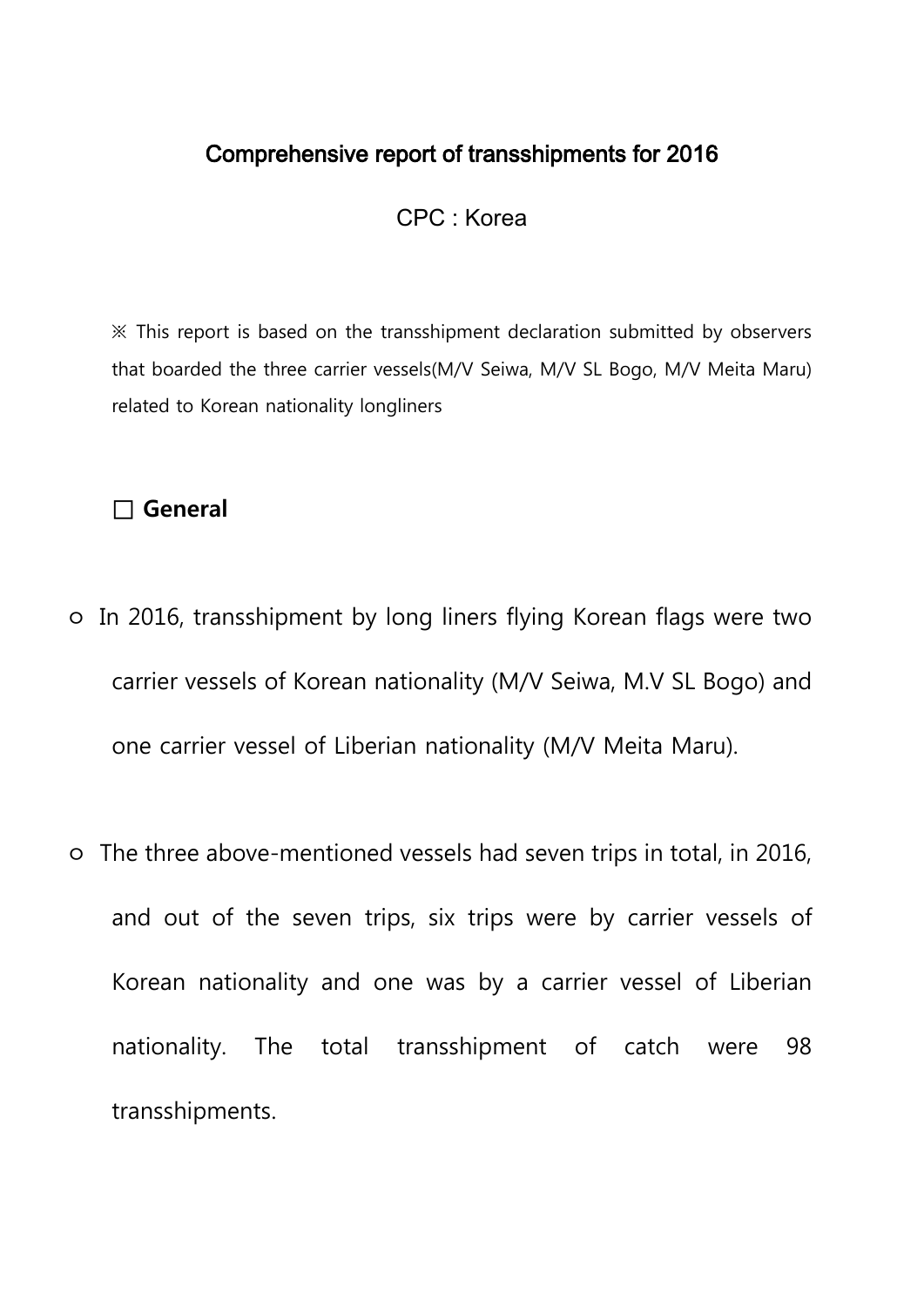ㅇ The total transshipment volume were 6,766.659 metric ton of bigeye tuna, 3,152.329 metric ton of yellowfin tuna, 703.231 metric ton of billfish species, and 2,912.19 metric ton of other fish.

## **□ Specifications**

## **1. Transshipment Area**

ㅇ Out of the total 98 times of catch transshipment, 37 transshipment were made in IATTC, 60 transshipment were made in WCPFC, and one transshipment was made in port.

## **2. Nationality of vessels that undertook transshipment**

ㅇ Out of the total 98 transshipment of catch, 83 transshipment were by vessels of Korean nationality, and the other 15 transshipment were by longliners of foreign nationalities(China, Taiwan, Vanuatu) and all transshipment made by fishing vessels of other nationalities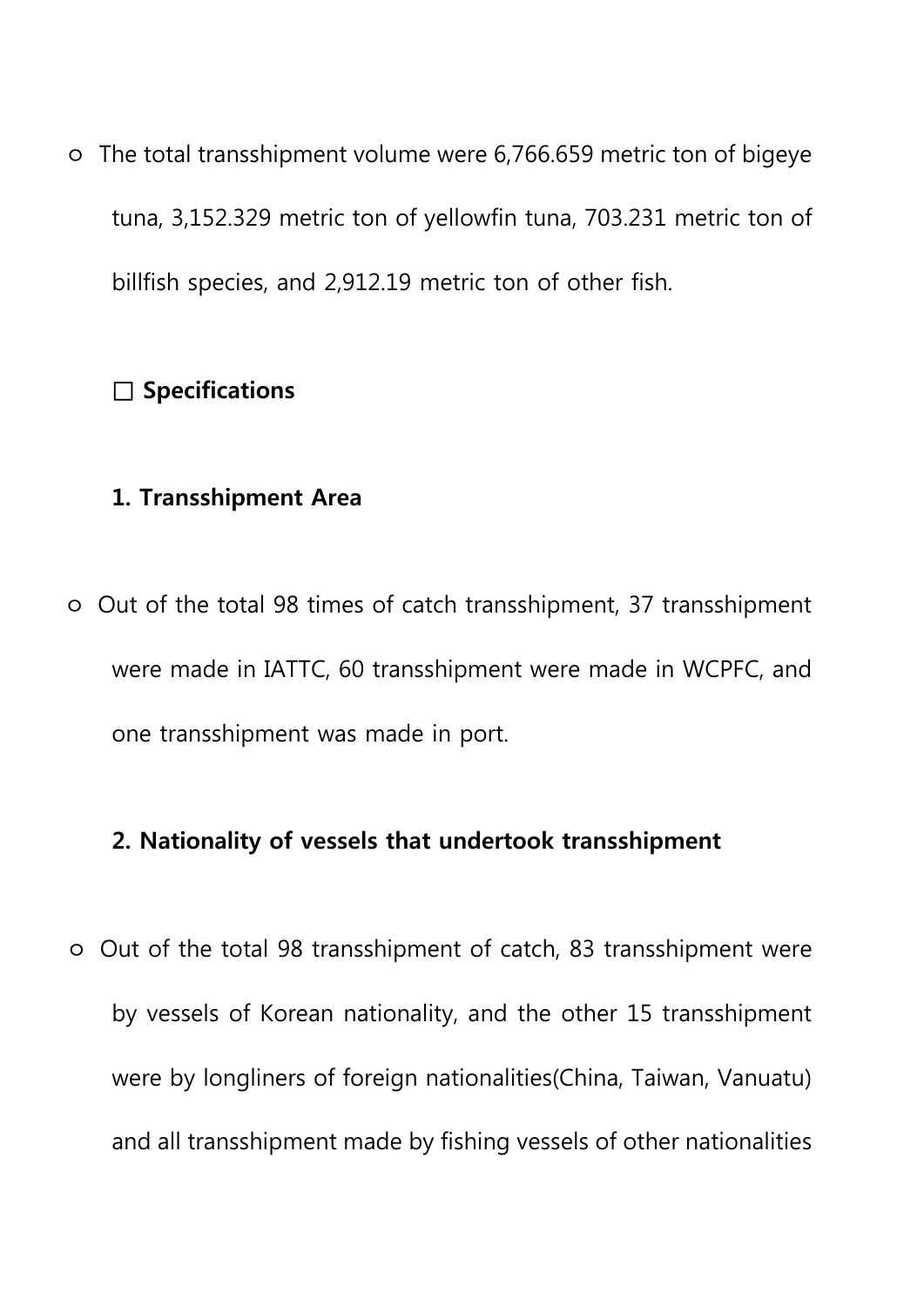were in WCPFC area.

### **3. Transshipment Volume**

ㅇ The total transshipment volume were 6,766.659 metric ton of bigeye tuna, 3,152.329 metric ton of yellowfin tuna, 703.231 metric ton of billfish species, and 2,912.19 metric ton of other catch.



**Graph Total transshipment by species** 

ㅇ Excluding the transshipment volume of foreign vessels, the transshipment volume of vessels of Korean nationality was 6,600.1 metric ton for bigeye tuna, 3,064.214 metric ton for yellowfin tuna, 668.271 metric ton for billfish species, and 2,185.795 metric ton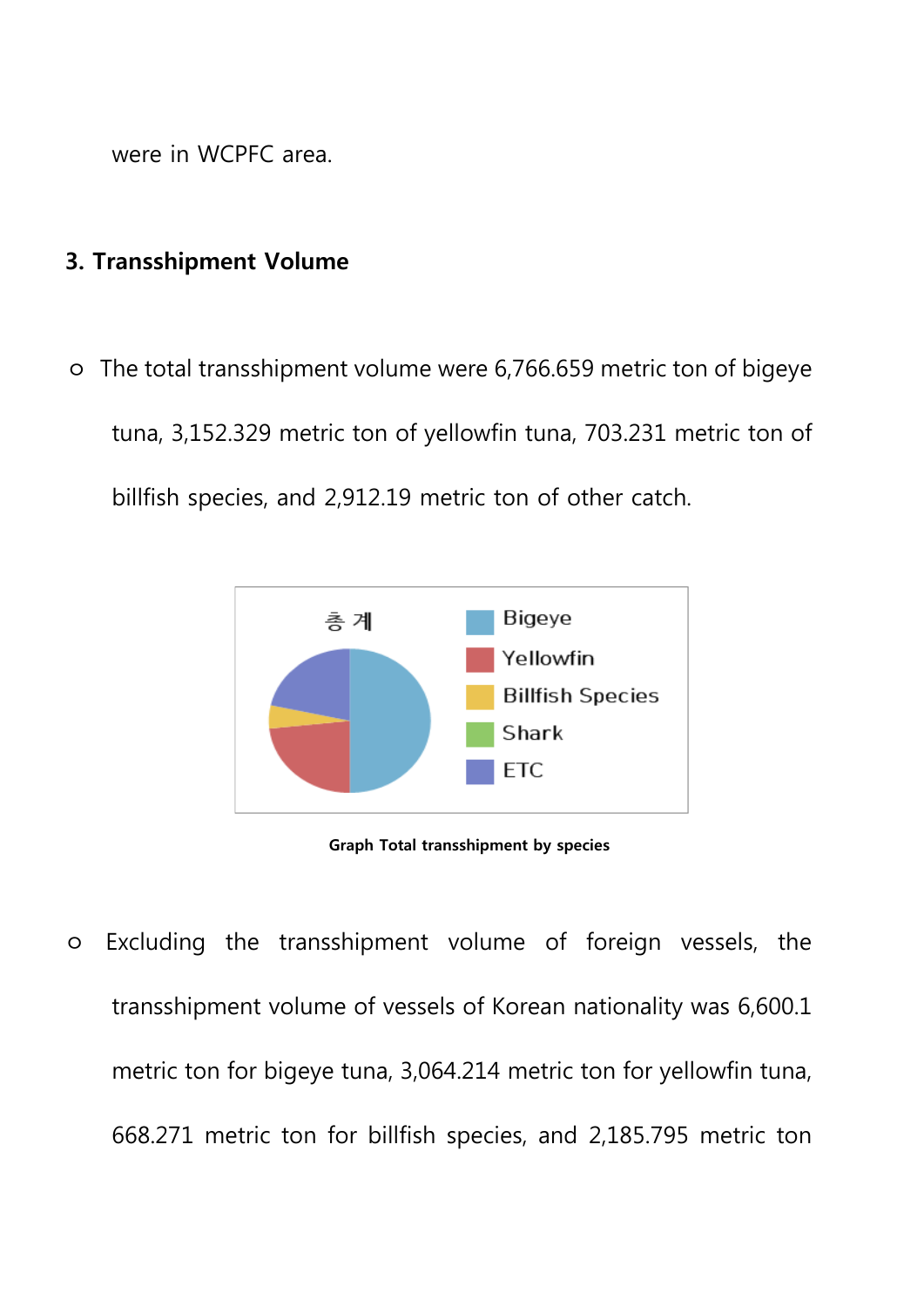for other catch.

(Unit : M/T)

|                    | Bigeye Tuna | Yellowfin Tuna | Billfish<br>Species | Shark       | Other Catch |
|--------------------|-------------|----------------|---------------------|-------------|-------------|
| <b>Total</b>       | 6,766.659   | 3,152.329      | 703.231             | $\bf{0}$    | 2,912.19    |
| Korean vessels     | 6,600.1     | 3,064.214      | 688.271             | 0           | 2,185.795   |
| Foreign<br>vessels | 166.559     | 88.115         | 14.96               | $\mathbf 0$ | 726.395     |

Table Transshipment volume by vessel nationality

ㅇ As for transshipment volume by area, the total transshipment volume in the IATTC area was 3,436.595 metric ton for bigeye tuna, 739.505 metric ton for yellowfin tuna, 446.044 metric ton for billfish species, and 905.418 metric ton for other fish.

ㅇ The transshipment volume by area, including WCPFC area is as Table 2.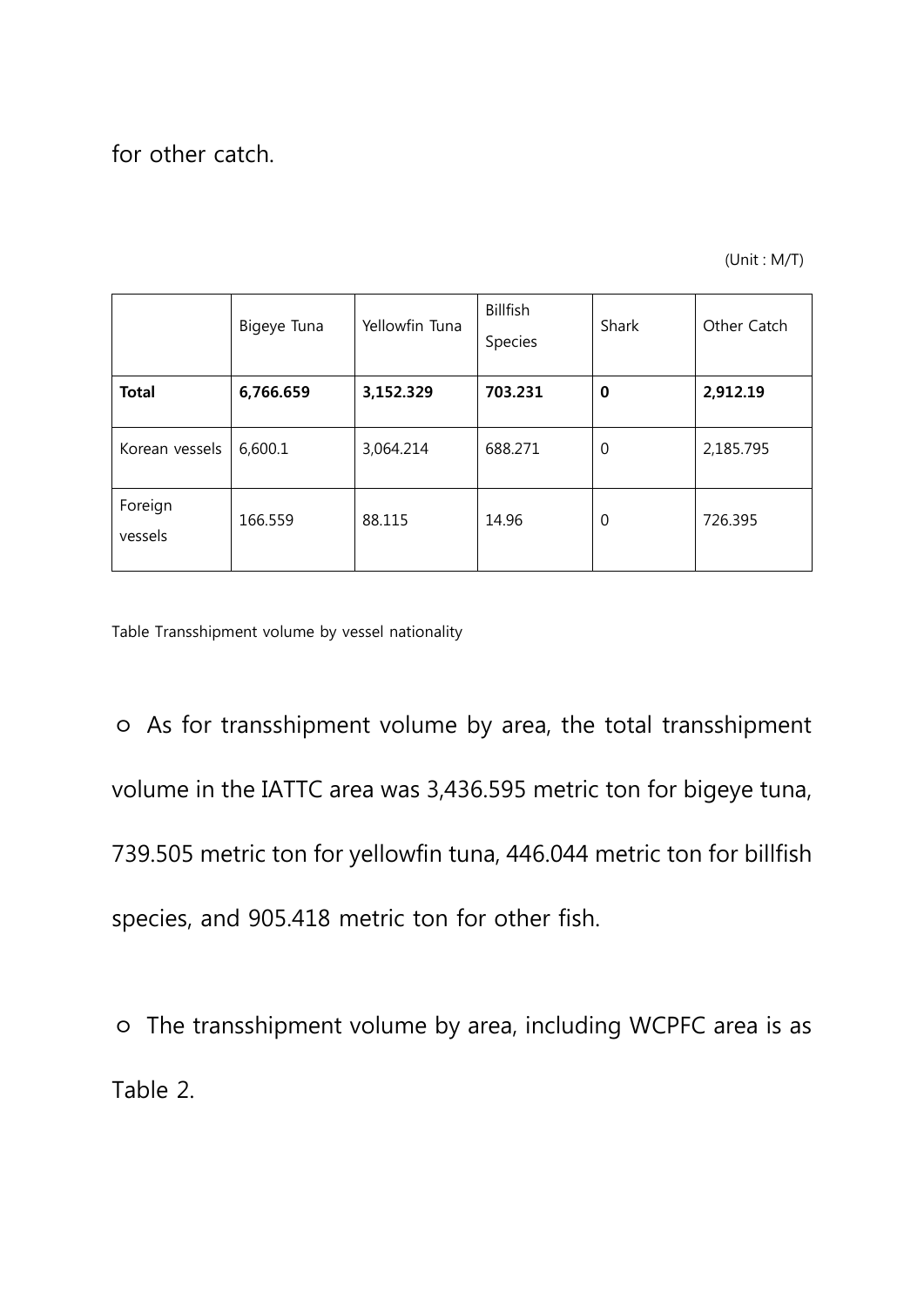(Unit : M/T)

|                       | Bigeye Tuna | Yellowfin Tuna | <b>Billfish</b><br>species | Shark    | Others    |
|-----------------------|-------------|----------------|----------------------------|----------|-----------|
| <b>Total</b>          | 6,766.659   | 3,152.329      | 703.231                    | $\bf{0}$ | 2,912.19  |
| <b>IATTC Area</b>     | 3,436.595   | 739.505        | 446.044                    | 0        | 905.418   |
| <b>WCPFC</b> Area     | 3,245.821   | 2,284.327      | 253.453                    | 0        | 1,951.234 |
| Port<br>Transshipment | 84.243      | 128.497        | 3.734                      | 0        | 55.538    |

Table Transshipment volume by Area

# **4. Transshipment of Shark**

ㅇ There are no transshipment of shark made by vessels of Korean nationality, in accordance with the regulations of coastal states which Korean vessels enter their port, as they prohibit vessels from keeping sharks on board.

□ Results of Observer Investigation on possible non-compliance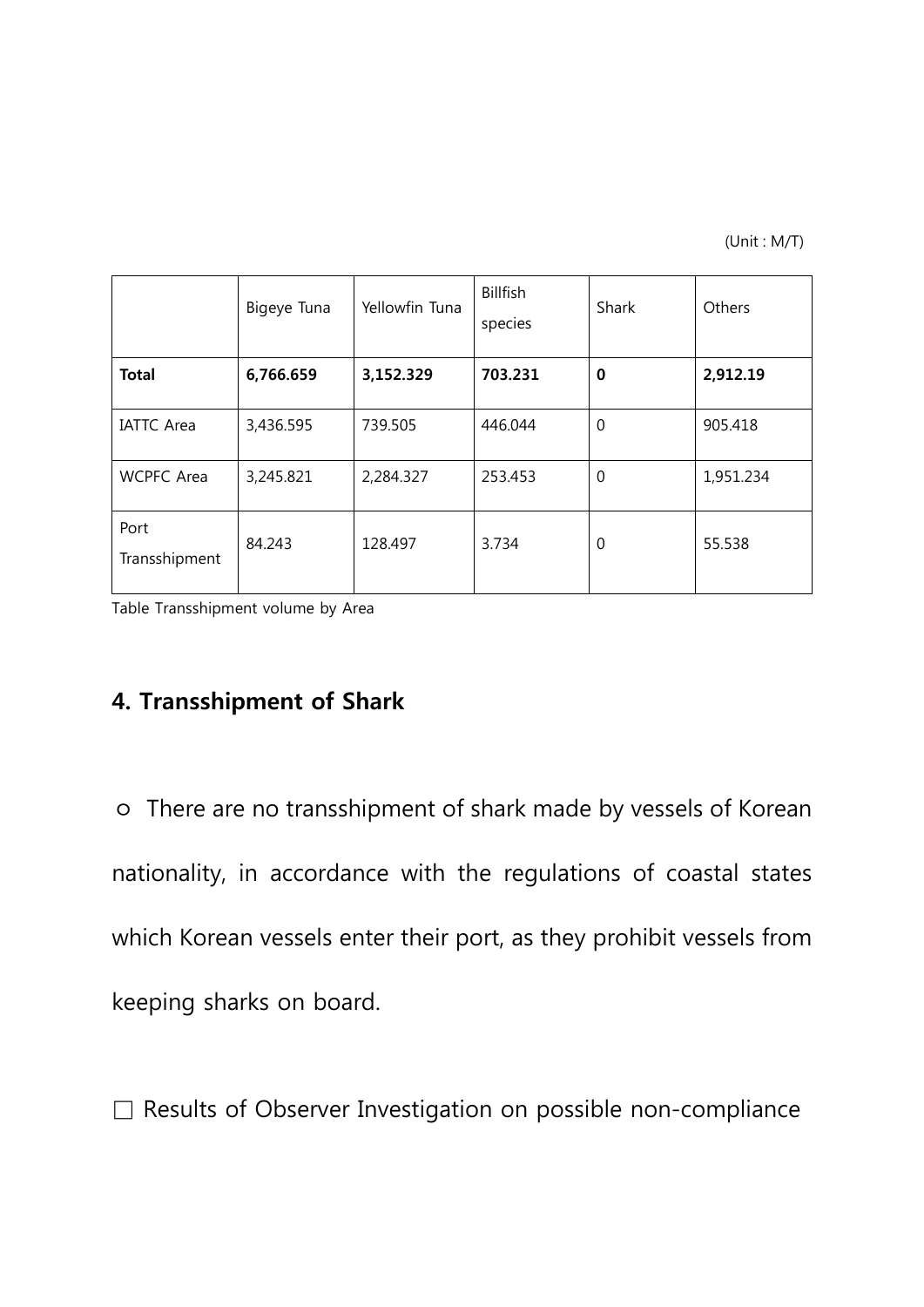ㅇ There were four cases of possible non-compliance by Korean carrier vessels pointed out by observers in 2016

**1. SL BOGO [trip : 245(`16. 3. 31∼`16. 6. 3)]**

ㅇ **(Discrepancies in weight)** Discrepancies in weight between observer report and carrier vessel transshipment report occurred.

 $\Rightarrow$  It was found that observer report records the weight to the first decimal point, as when the carrier vessel records the weight to the third decimal point, causing the minor difference in the reported numbers.

ㅇ **(Shark)** The shark and shark fin found on the fishing vessel (DAE HAW NO. 303) were not transshipped to carrier vessel.

⇒ As mentioned in 4. Transshipment of Shark, C/V SL BOGO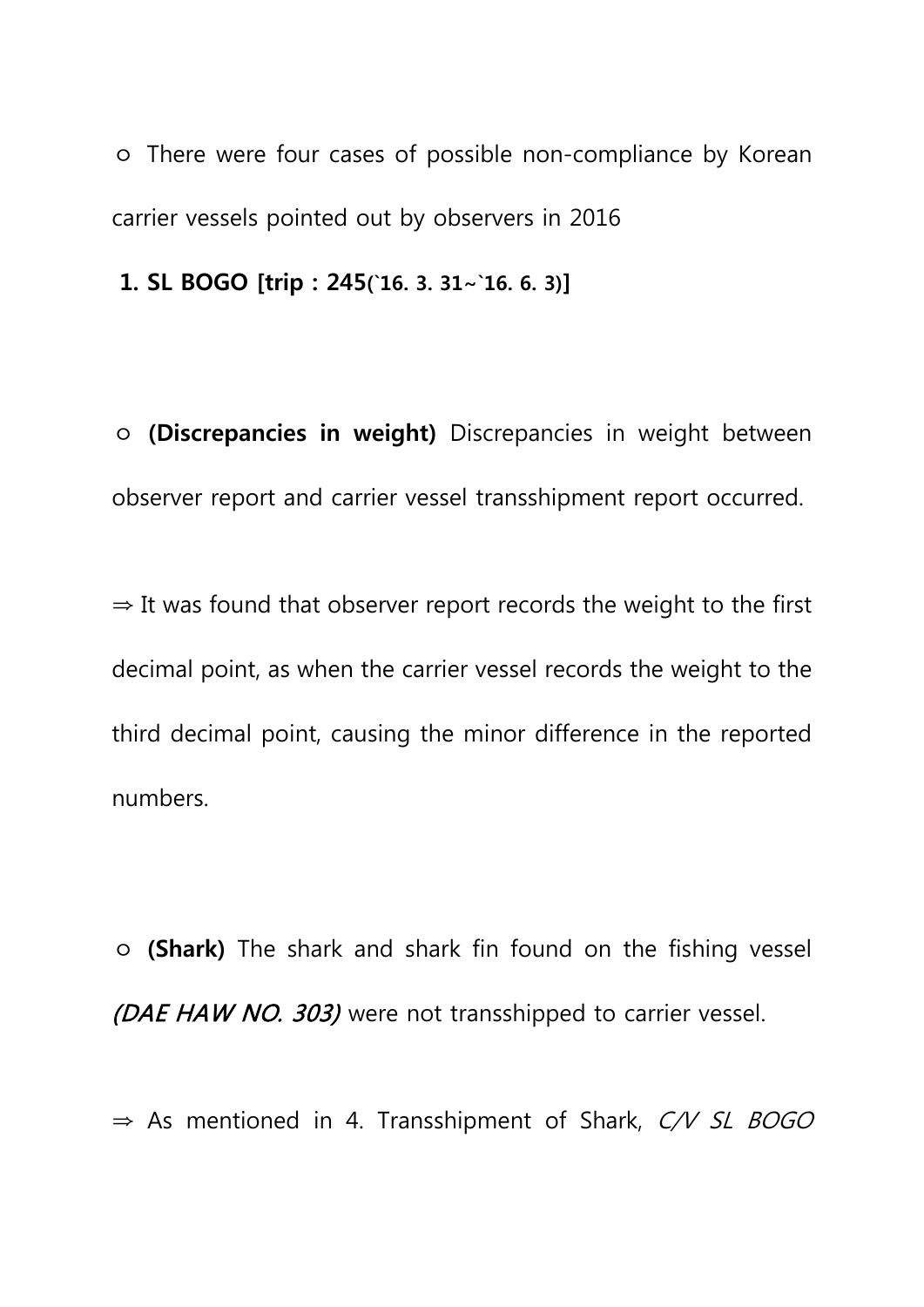prohibits the transshipment of shark in principal, as the Pacific island states have strengthened their regulations. The shark found on *DAE HAW NO. 303* was not transshipped to a carrier vessel, but it was landed by the vessel at port.

### **2. SL BOGO [trip : 250(`16. 6. 25∼`16. 9. 7)]**

ㅇ **(Discrepancies in weights)** Discrepancies in weight between observer report and carrier vessel transshipment report occurred.

 $\Rightarrow$  The discrepancies in weight between  $F/V$  SHIN YUNG 53 observer report(193.995ton) and carrier vessel transshipment declaration (196.435ton) is confirmed to be 2.44 tons. Given that the carrier vessel transshipment declaration was confirmed by the observer by signing the declaration, additional confirmation by the observer would be necessary to find out the reason for the discrepancies.

#### **3. SL BOGO [trip : 266(`16. 10. 12∼`16. 12. 30)]**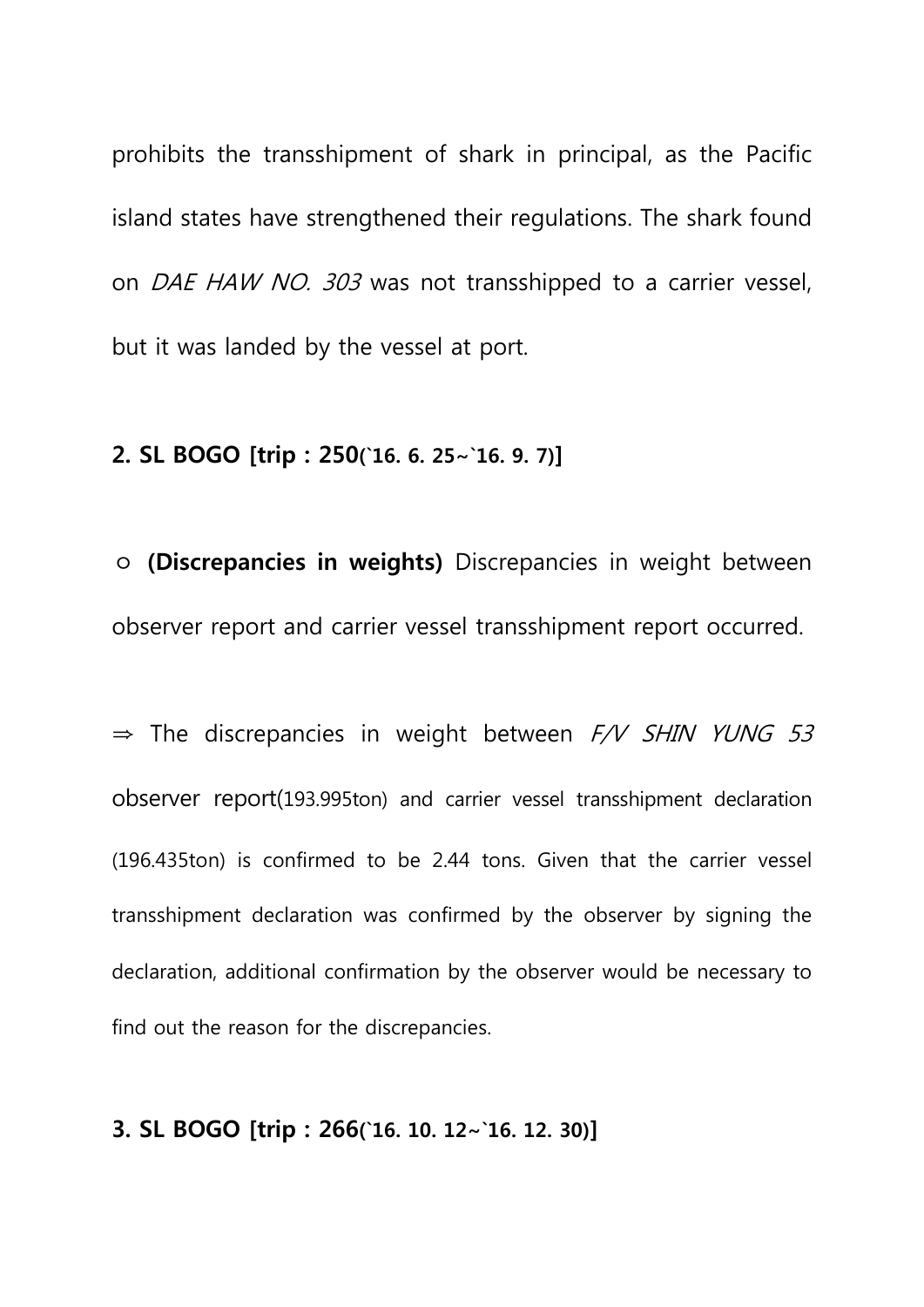ㅇ **(Sanitary issues & Observer treatment)** Many inspects were found on board and observers were not provided with the same food provided to the officers.

⇒ Disinsection is carried out regularly when entering a port after the trip is finished, and the vessel entered port for disinsection since the issue was raised. The government of Korea has trained the vessel master and the operator to improve sanitary conditions on board and the treatment of observers, and will continue to endeavor to resolve the issue.

## **4. SEIWA [trip : 276(`16. 12. 2∼`17. 2. 2)]**

### ㅇ **(Violation of Safety Measures)**

Observer boarded the vessel at sea, by a boat, as the vessel was